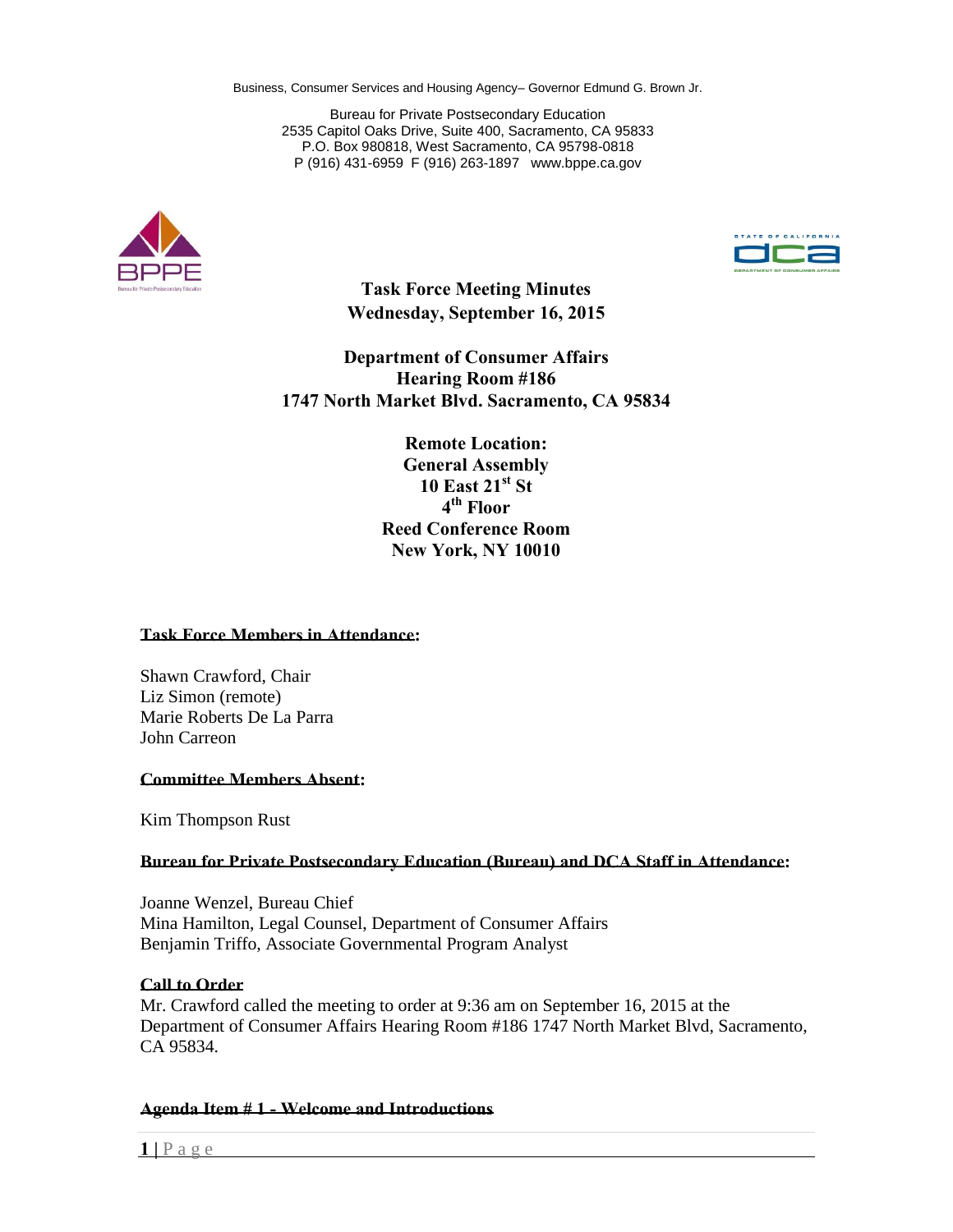Mr. Crawford welcomed the Task Force, and the public, followed by introductions of the Task Force.

# **Agenda Item #2 – Public Comment for Items not on the Agenda**

 that she is present because Angela Perry (Public Advocates) could not attend the meeting. Liz Guillen, Director of Legislative and Community Affairs with Public Advocates, noted Ms. Guillen referenced the potential Task Force recommendation of expediting the application approval process, and Ms. Wenzel's comments from a previous meeting that the main reason for a delay in application approval is from institution errors on an application. Ms. Guillen stated that this should be a red flag, and that schools that struggle with applications may have larger underlying issues; Public Advocates recommends looking at different options. Secondly, Ms. Guillen recommended that the Task Force recommend a uniform refund policy, so that students are provided with more protection. Finally, Ms. Guillen stated that she is hopefully that the Task Force hears from additional students who have attended high technology programs, and that Public Advocates has requested help from the Bureau in contacting these students.

There were no further public comments.

# **Agenda Item #3 – Approval of Minutes- August 18, 2015**

Mr. Carreon motioned to approve the minutes, Ms. De La Parra seconded. (Mr. Carreon: Aye; Ms. Simon: Aye;; Ms. De La Parra: Aye; Mr. Crawford: Aye). The motion passed.

# **Agenda Item #4- Guest Speaker**

## **(a). Salary and Wage Data – Patrick Perry**

 report student outcomes. Mr. Perry noted that while working for the California Community believes that this framework can serve a similar purpose for the Bureau. He noted that this data excludes individuals who are self-employed, federal government contractors, or military. Classification System). He did note that the data does not show the exact job of the Patrick Perry, Senior Research Associate, WestED is here to speak about using wage data to Colleges Chancellor's Office, he aided in the development of a web based application that allows students to view salary data based on courses studied and award earned. Mr. Perry The data is based off of social security numbers and NAICS codes (North American Industry employee, it simply shows the industry in which they are working. This may be problematic when dealing with professions that span across multiple industries (e.g. accountants).

 Colleges) would be to gain legal authority to the data, which can be done by amending the data with EDD. Once this occurs there would need to be an Interstate Agency Agreement between EDD and the Bureau. The first step in getting a system up and running (similar to that of the California Community Employment Development Department (EDD) code to grant the Bureau authority to match

Mr. Perry stated that when the California Community Colleges executed their agreement with EDD, they would send over a list of their students social security numbers, and EDD would send back quarterly wage data for each student who matched. Once the data is received the Bureau will need to secure and store the data, and do their own data analysis.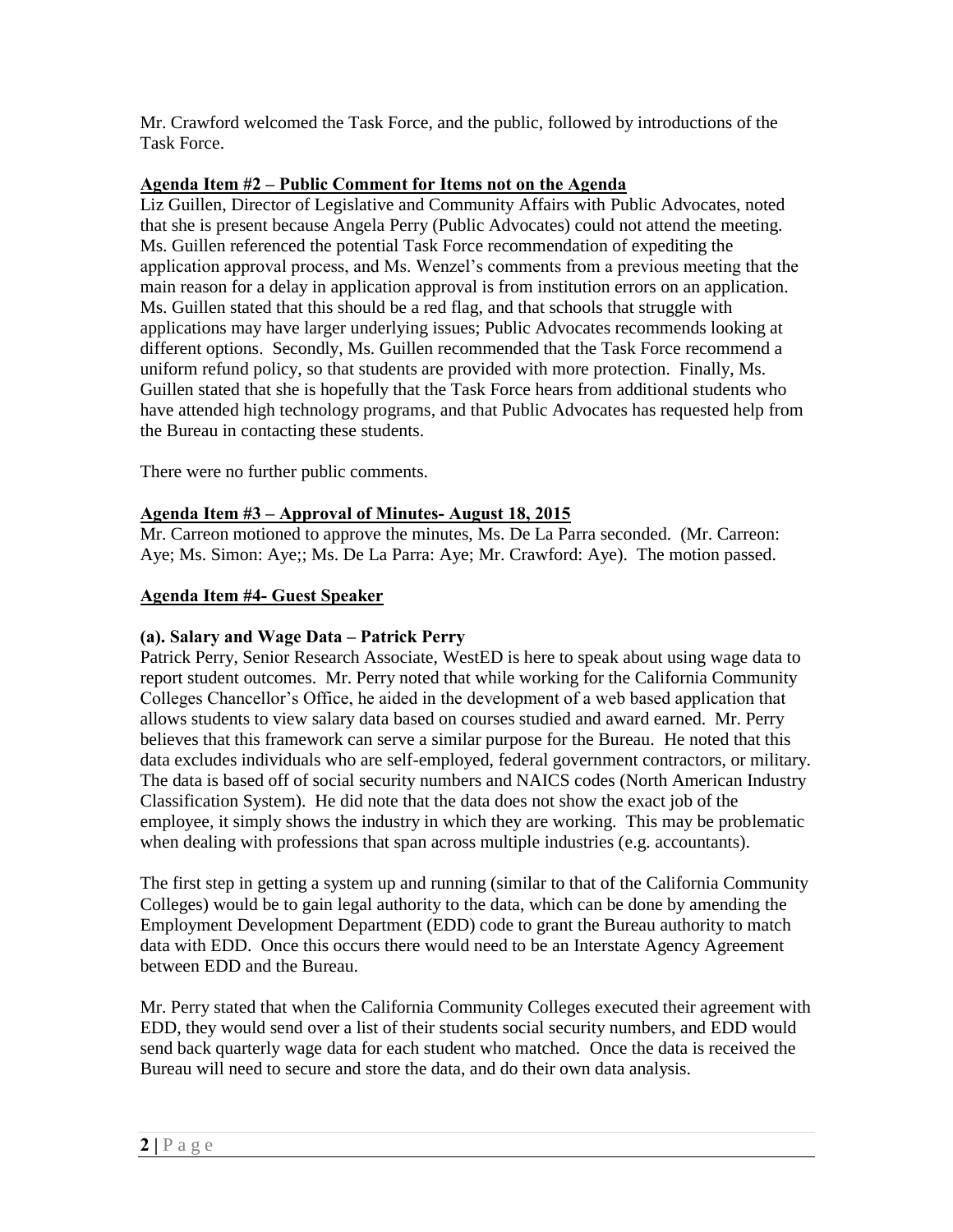would also need to provide a list of students who received awards that calendar year along with the student's demographic information. He recommended that there be a website Mr. Perry stated that along with the social security numbers provided by the schools, they developed where schools can upload and submit this data.

 According to Mr. Perry, once these steps have been taken it is a fairly simple process to discover the wage outcomes of program completers and those who did not complete a points for wage data was two years before program completion, two years post-completion, because it takes some time for a students to find a job after they receive their award. There program. When the program used by the Community Colleges (Salary Surfer) was being built there was much discussion on where data points should be located. The decided upon and five years post-completion. Mr. Perry stated that they chose two years post-completion is then significant growth in wages between years two and five, ending with a plateau of wages shortly after year five.

 Mr. Perry did mention that this does not mean that there is a 30% unemployment rate; it just Mr. Perry next mentioned institution's placement rates and how this information can be difficult to obtain from these data sets. He stated that it is common to not find a match for every student, due to the fact that often students move out of state, or they are self-employed (cosmetology, barbering, etc.). It is not uncommon to match only 70% of program graduates. means that this data needs to be complimented with survey data from the institutions to determine what the remaining graduates are doing for work. This can save institutions work seeing as they currently survey 100% of their graduates. An added benefit of using this method would be providing a feedback report to the institutions showing the findings.

 Mr. Carreon made note of not being able to determine the exact employment position of a that the methodology allows one to view the data in the aggregate, and not necessarily by graduate, and how this would affect the placement rate data seeing as this pertains to being employed in the field of study. Mr. Perry stated that this was an issue with Salary Surfer, and student.

out to bid for a  $3<sup>rd</sup>$  party. Mr. Carreon then asked about the cost of starting a program like this, and what that looked like when the community colleges took on a similar project. Ongoing maintenance would take about 2-3 PY, and he would recommend looking to putting the building of the project

 that it was a combination of different methods that started with electronic correspondence, Mr. Crawford asked how follow up surveys were distributed to students. Mr. Perry stated followed by mail, and then telephone outreach. Mr. Perry stated that the best response rate from all three methods was around 35%.

 Mr. Carreon asked if EDD can provide the address of the graduate. Mr. Perry stated that they do not, but they do have contact information for the graduate's employer. He followed up by noting that along with gathering survey results on student satisfaction, you could also do an employer satisfaction survey.

 Perry stated that there are a couple different ways that you can go about this. He recalls that Mr. Carreon followed up by asking what different methods can be used to deal with gaps in wage reporting data (i.e. someone who was only employed for a portion of the year). Mr.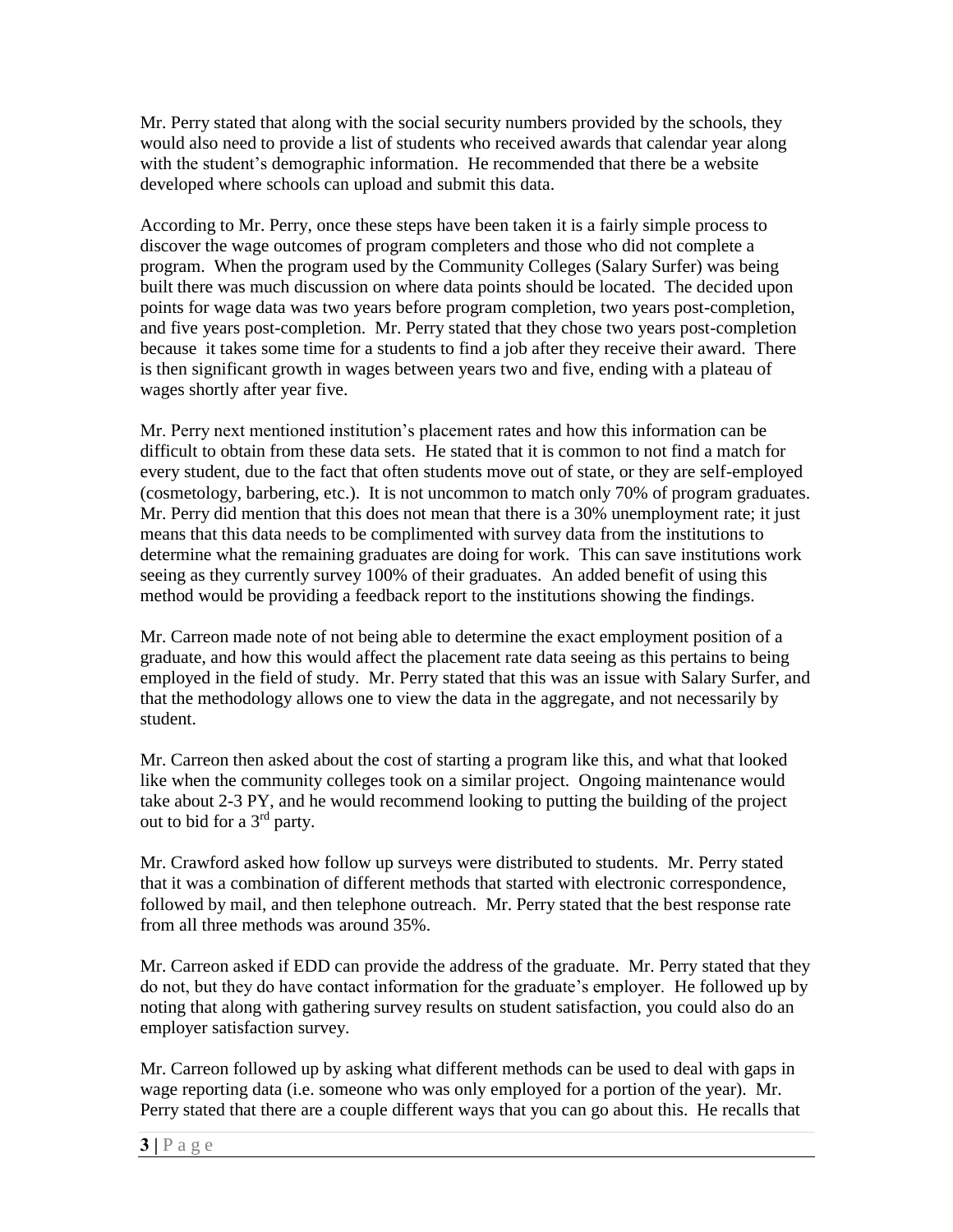reportable wage data to be counted (if there was only one quarter they were removed). If numbers from different methodologies, and see if there is much of a difference. the Community College system required that an individual have at least two quarters of they only had two quarters of reported salary, they would report the other two quarters as zeroes. Mr. Perry recommended piloting the system with a few schools and to compare the

 Mr. Perry noted that Salary Surfer aggregates data across all institutions; however there is a method to display school specific data, though it has a slightly different methodology.

 well as the cost on an annual basis. Mr. Perry estimates that it would cost around \$500,000 a year or less, and depending on how automated the system is, the cost could be lower. Mr. Carreon asked for an estimate of startup cost for a system similar to Salary Surfer, as

There was no public comment.

## **Agenda Item #5 – Review of High Technology Program Student Complaints**

 summarized to ensure confidentiality. Mr. Triffo also examined various online reviews of high technology program. Mr. Triffo chose online complaints that were part of more balanced reviews (did not score the program a zero or one), and categorized all of the Triffo stated that as of the last time he spoke with Ms. Perry she had not been able to provide Ms. Wenzel began by reviewing the High Technology Program Student Complaint Summaries, and advised that the Task Force keep these in mind when making their recommendations. The Task Force invited Benjamin Triffo, BPPE, to speak to the Task Force in order to provide additional details on the complaints. Mr. Triffo stated that the majority of the complaints were received by the Bureau, and that they were briefly complaints by topic. Mr. Carreon asked about the status of dissatisfied students that Angela Perry, Public Advocates, was going to attempt to bring to speak with the Task Force. Mr. any students to speak.

Ms. Simon added that the items that were reviewed should definitely be considered when making recommendations, but also made note that many of these complaints are already addressed in an institution's minimum operating standards.

 programs. However, it may be beneficial to have a disclosure that states expectations of Mr. Crawford noted that many of the complaints have to do with student's preparedness, and that this usually seems to be addressed in the selective admissions process of high technology students in the program.

There was no public comment.

# **Agenda Item #6 – Discuss Task Force Report Content, Mandated by California Education Code (CEC) section 94880.1**

## **(a) Review Potential Recommendations from Previous Meetings**

 that the Task Force review the items on the sheet line by line. To ensure that any "High Technology Program" that is part of the preliminary draft of the Task Force Mr. Crawford reviewed the document that summarized the potential recommendations from previous meetings, and it was recommended by Mr. Carreon recommendations are as accurate as possible, Mr. Carreon reviewed the definition of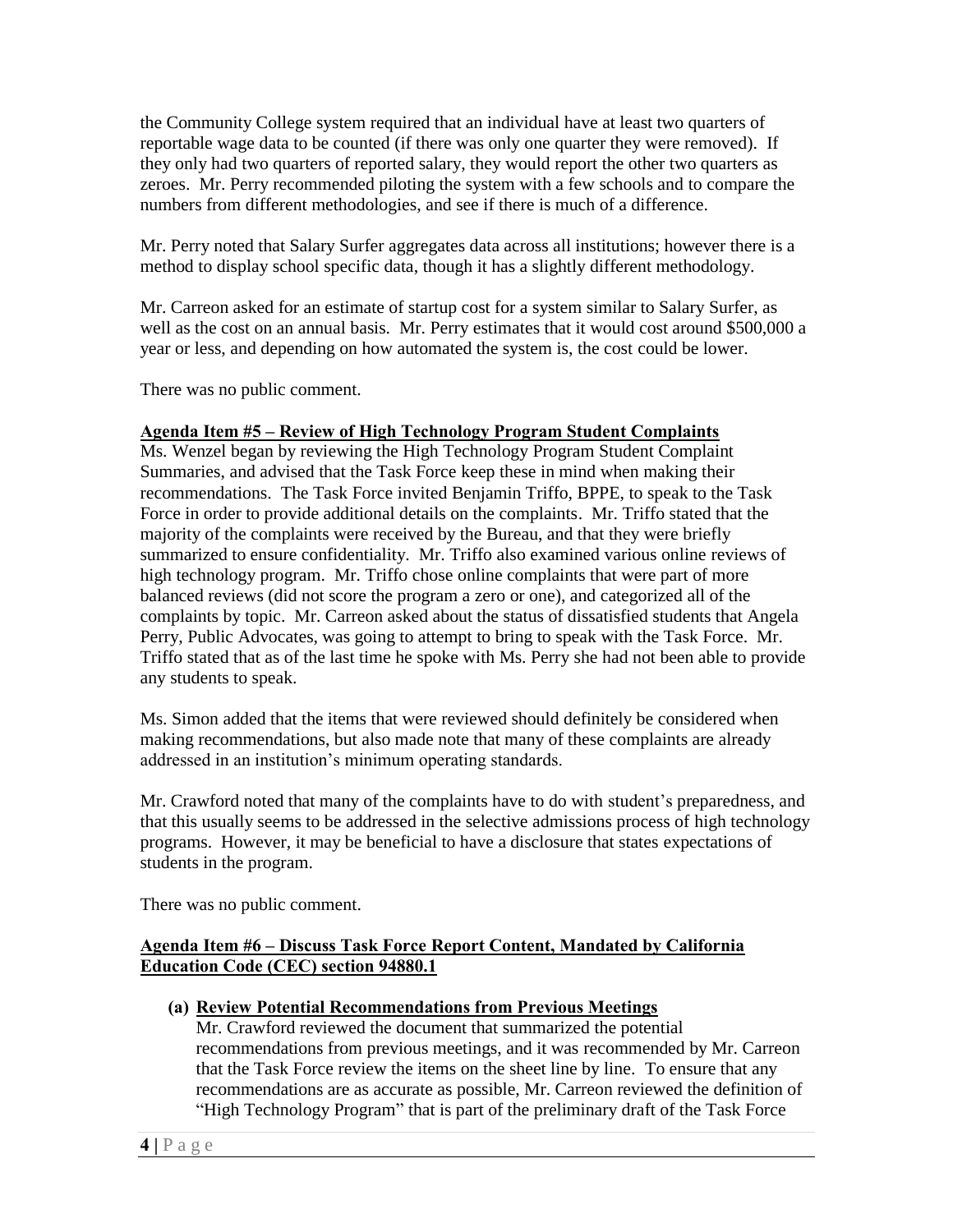report. The Task Force was comfortable with the definition; however it was recommended to have the component regarding text books removed.

# **(b) Recommendations Related to Student Disclosures [CEC section 94880.1(a)(3)(A)]**

 In order to set reasonable student expectations, the Task Force decided that there may elsewhere. Additionally, there will need to be a section on the enrollment agreement that the student initials and dates attesting that they have been shown this additional be additional disclosures required depending on the nature of the program. Mr. Carreon recommended having a section of the course catalogue titled "Program Rigor" that details and lists characteristics of the program (pre-work expectations, collaborative nature of the program, time commitment, etc.) that are not disclosed information in the course catalogue. Mr. Carreon and Ms. Simon will work on specific language that needs to be included around this area.

The Task Force also addressed the need for career service support offered by an institution to be fully disclosed to any potential student. It was decided that during the "High Technology Program" component of the mandatory licensing workshops there will be a discussion regarding career services. If an institution decides to offer career service support at their location they will be required to disclose in their course catalogue the exact services offered, along with any expectations of active student participation in the career search.

 time the Task Force had no recommendations on these topics. The Task Force also reviewed the idea of additional disclosures for continuing education/non-job seeking students, as well as additional refund policies; but at this

## **(c) Recommendations Related to Reporting Student Outcomes [CEC section 94880.1 (a)(3)(B)]**

 reporting utilizing base wage data would be consistent with other industries, and includes "High Technology Programs." This program will be based upon the same median salary, and not an average. The Task Force will work collaboratively to The Task Force next discussed Mr. Perry's testimony, and the feasibility of having a program similar to that of Salary Surfer. The recommendation was made that allow for maximum data integrity. At a minimum there will be a pilot program that methodologies of those used by the community college program, Salary Surfer. A part of this recommendation will be that the Legislature amends EDD code to allow the BPPE access to the Base Wage Data. However, unlike Salary Surfer, the Task Force recommends that their data be broken down by institution, not aggregated over the entire private postsecondary sector. The data though will still be reported by determine the specifics of the program before the next draft of the report is completed.

 used at institutions that offer High Technology Programs. The SPFS takes into Next the Task Force reviewed the modified School Performance Fact Sheet (SPFS) that was provided by Mr. Carreon and Ms. Simon. This modified SPFS would be account the proposed regulations around reporting requirements (specific language, gainful employment, etc.), and removes unnecessary tables (i.e. 150% Completion